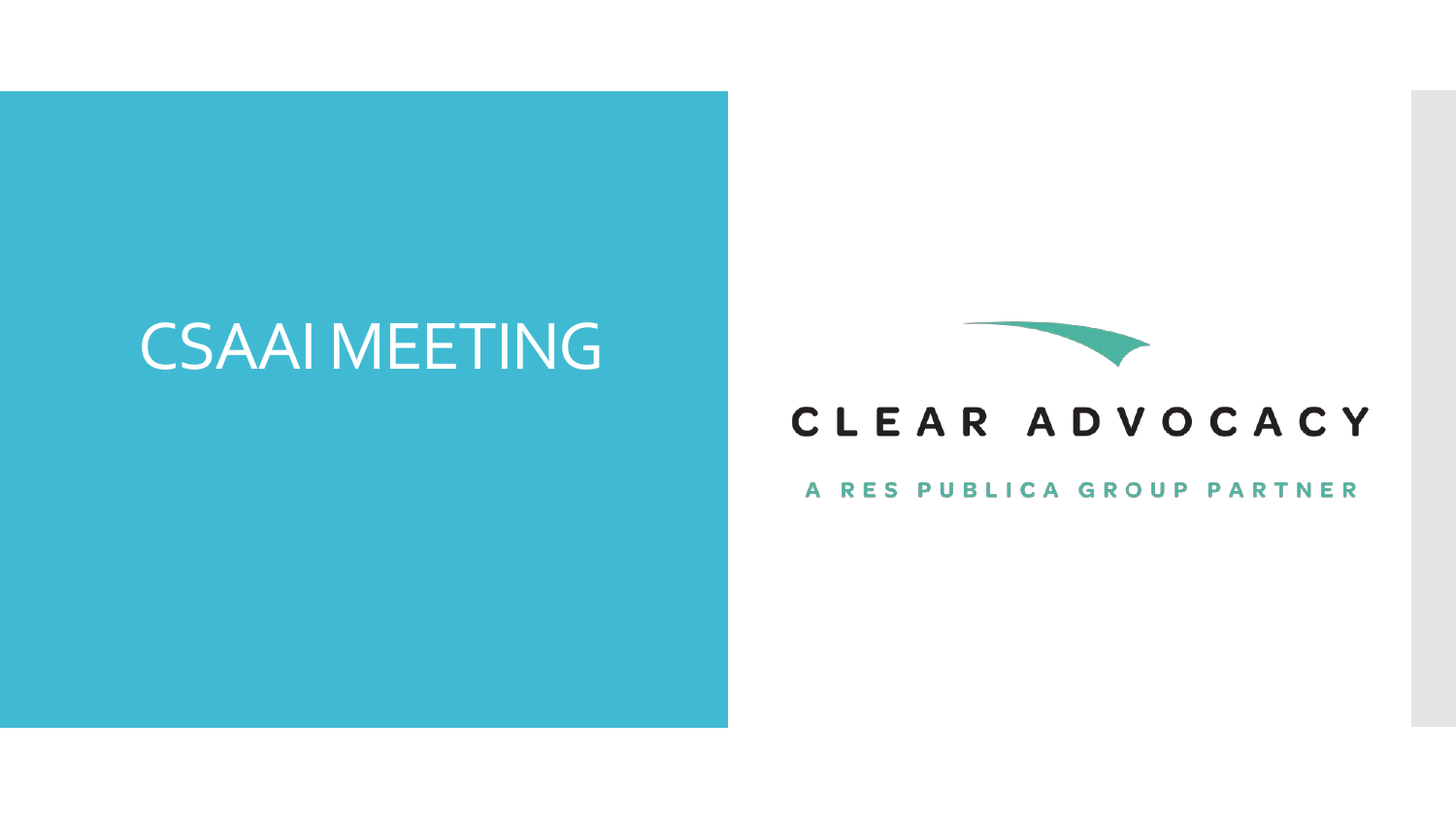# Disclosures

No financial relationships to disclose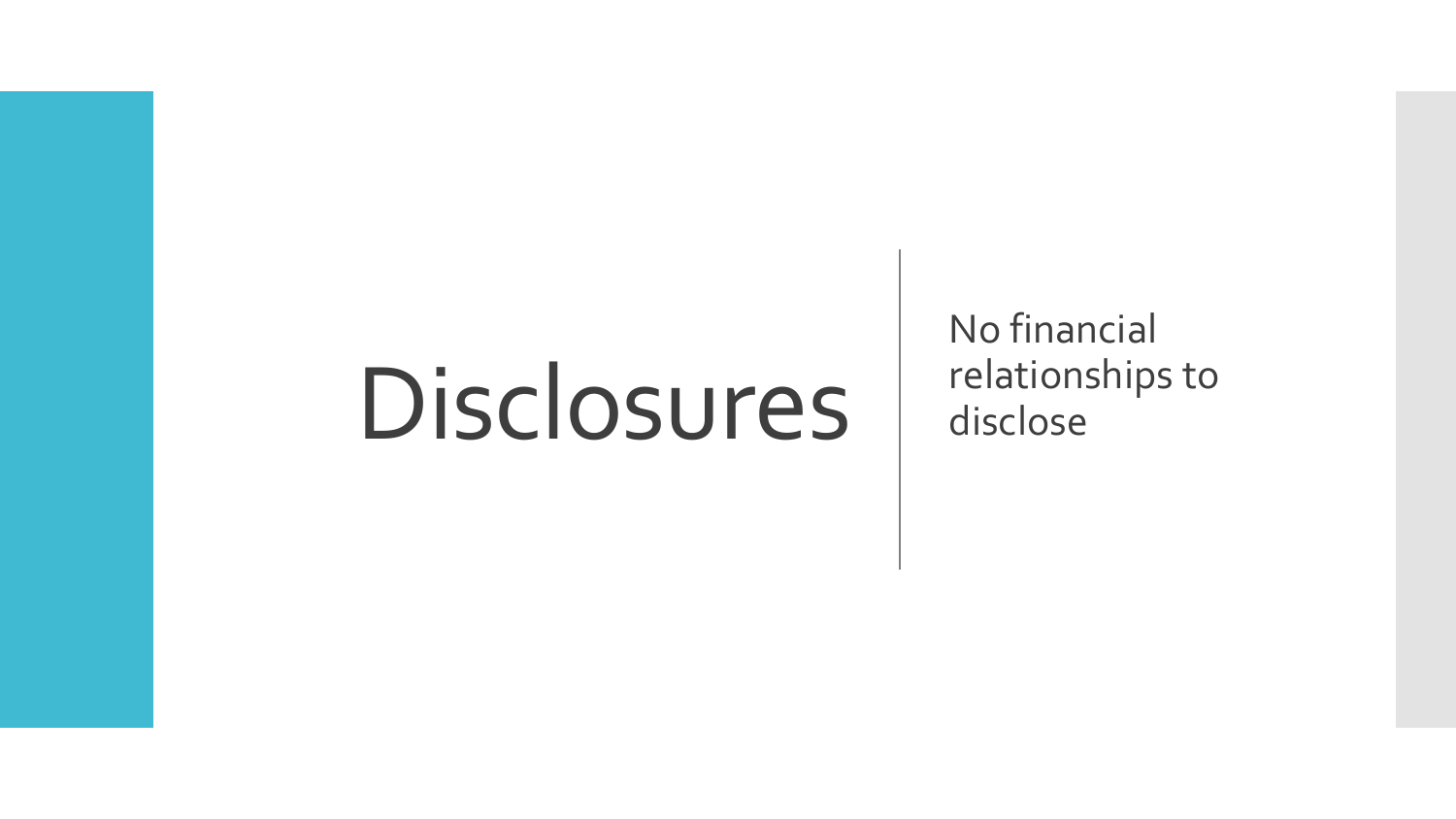# Learning Objective

This presentation is an overview of California State Government and legislation of importance to the members of CSAAI.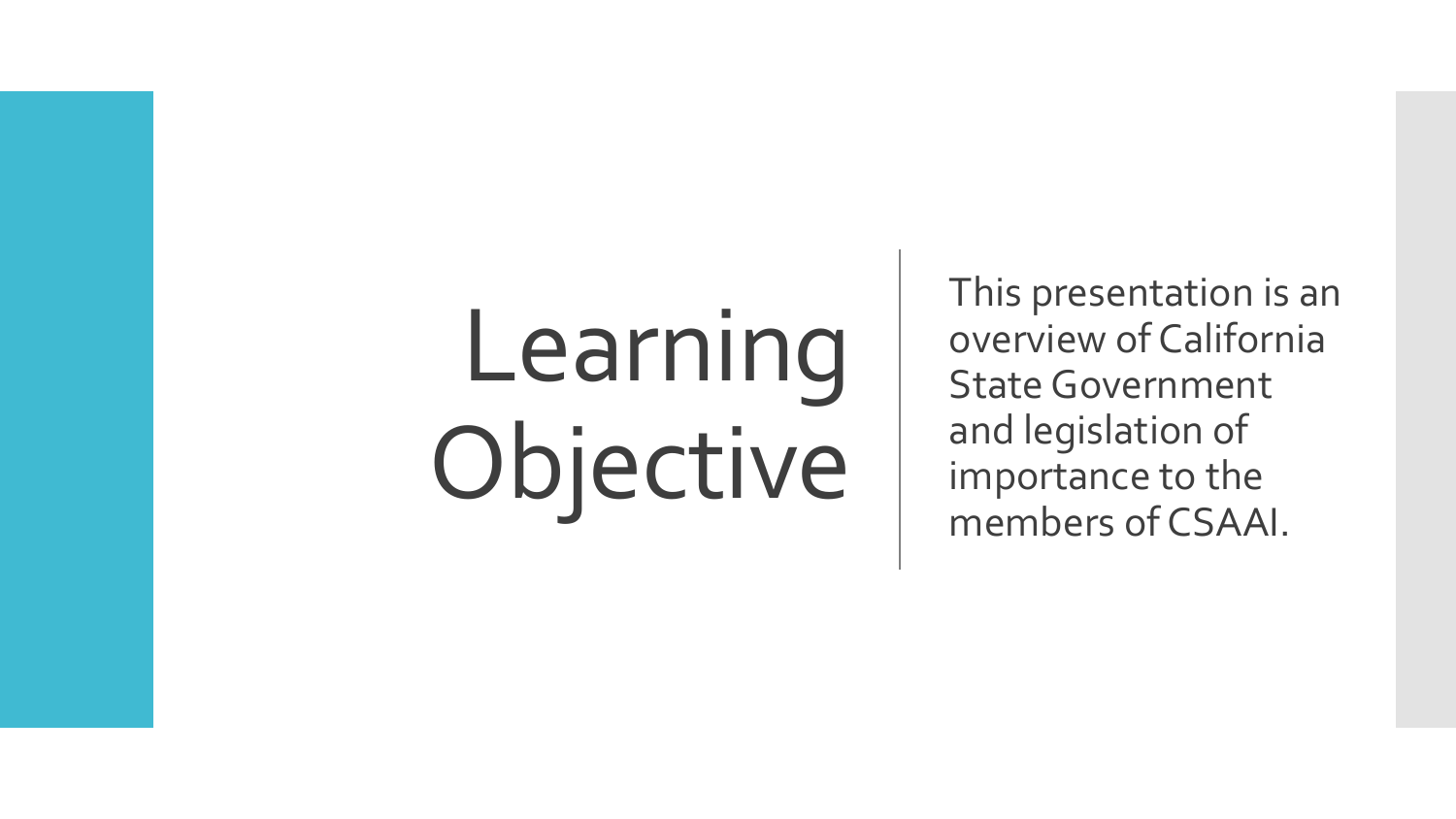## Governor Gavin Newsom

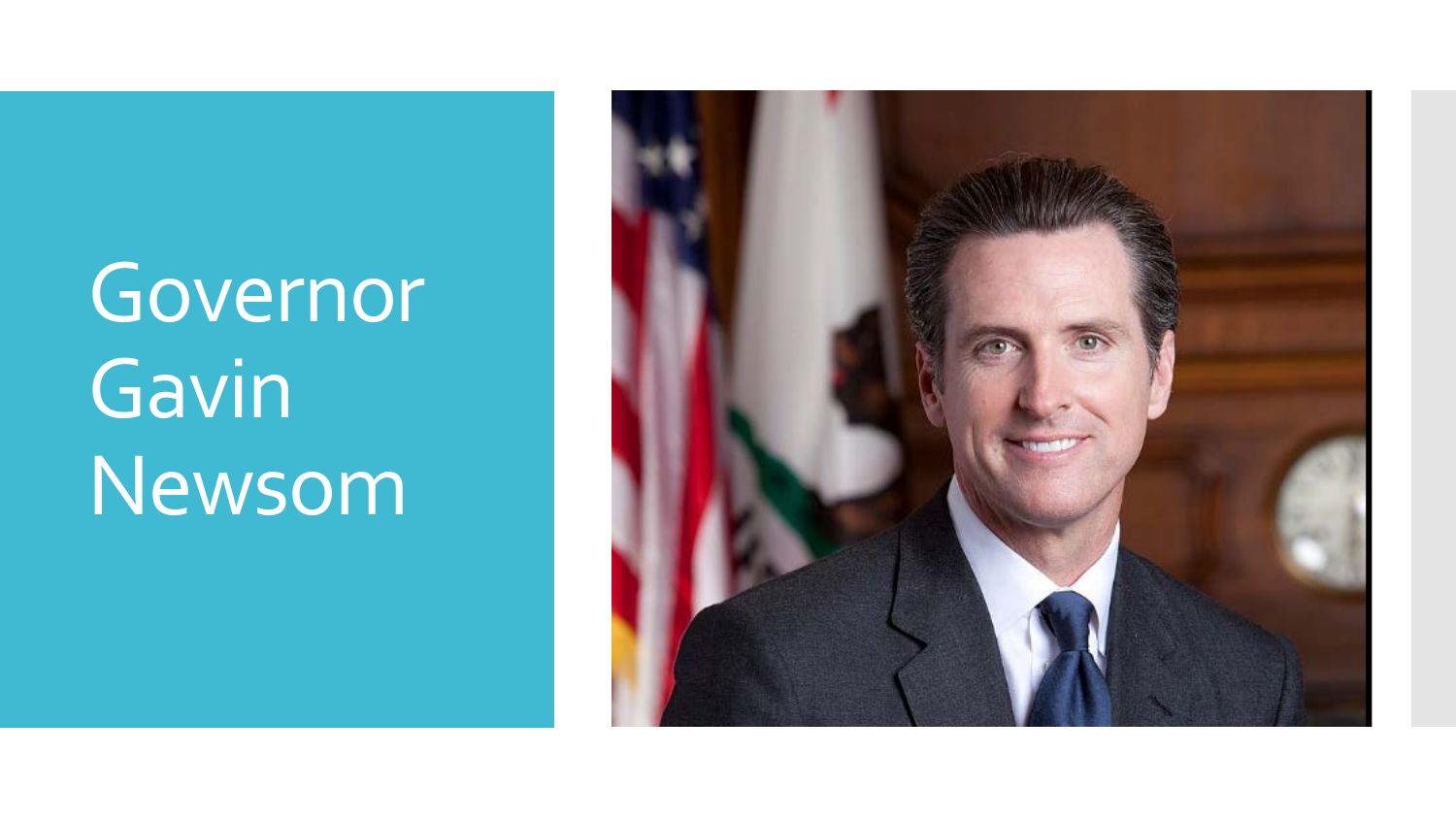California Health & Human Services Agency **Secretary** DR. MARK GHALY

Pediatrician & Public Health Expert

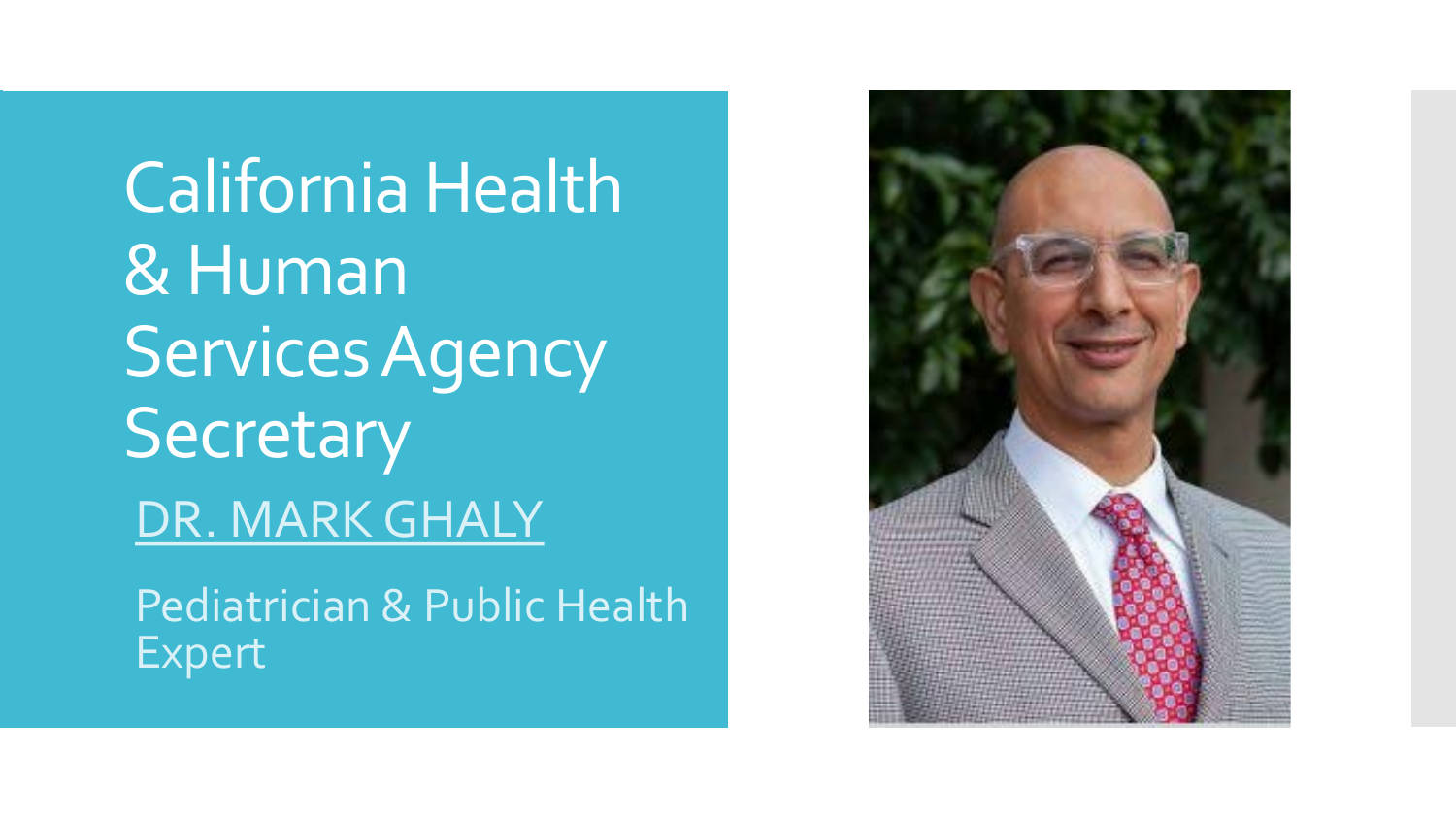California Surgeon General Dr. Nadine Burke Harris

Pediatrician

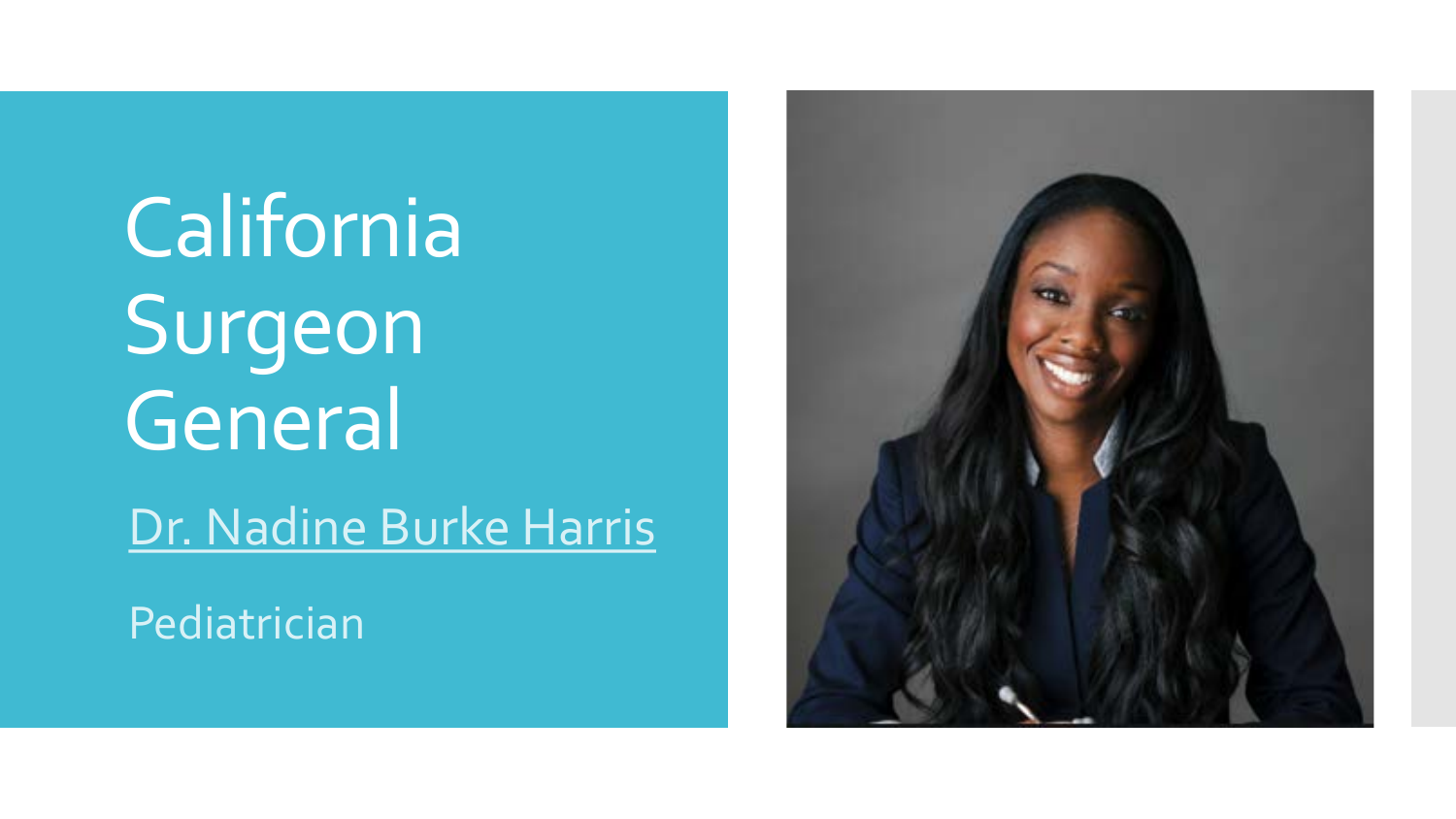Governor's Top Health Care Proposals

A. Extend full scope Medi-Cal to young adults 19-25 regardless of immigration status

B. Fund Covered CA (Exchange) subsidies with funds from health coverage mandate

C. Establish a state purchasing pool for purchase of pharmaceutical drugs (a state run PBM). Transition Medi-Cal pharmacy services into a fee-for-service benefit

D. Replaced Council on Health Care Delivery System to Healthy CA for All Commission to find a way to universal coverage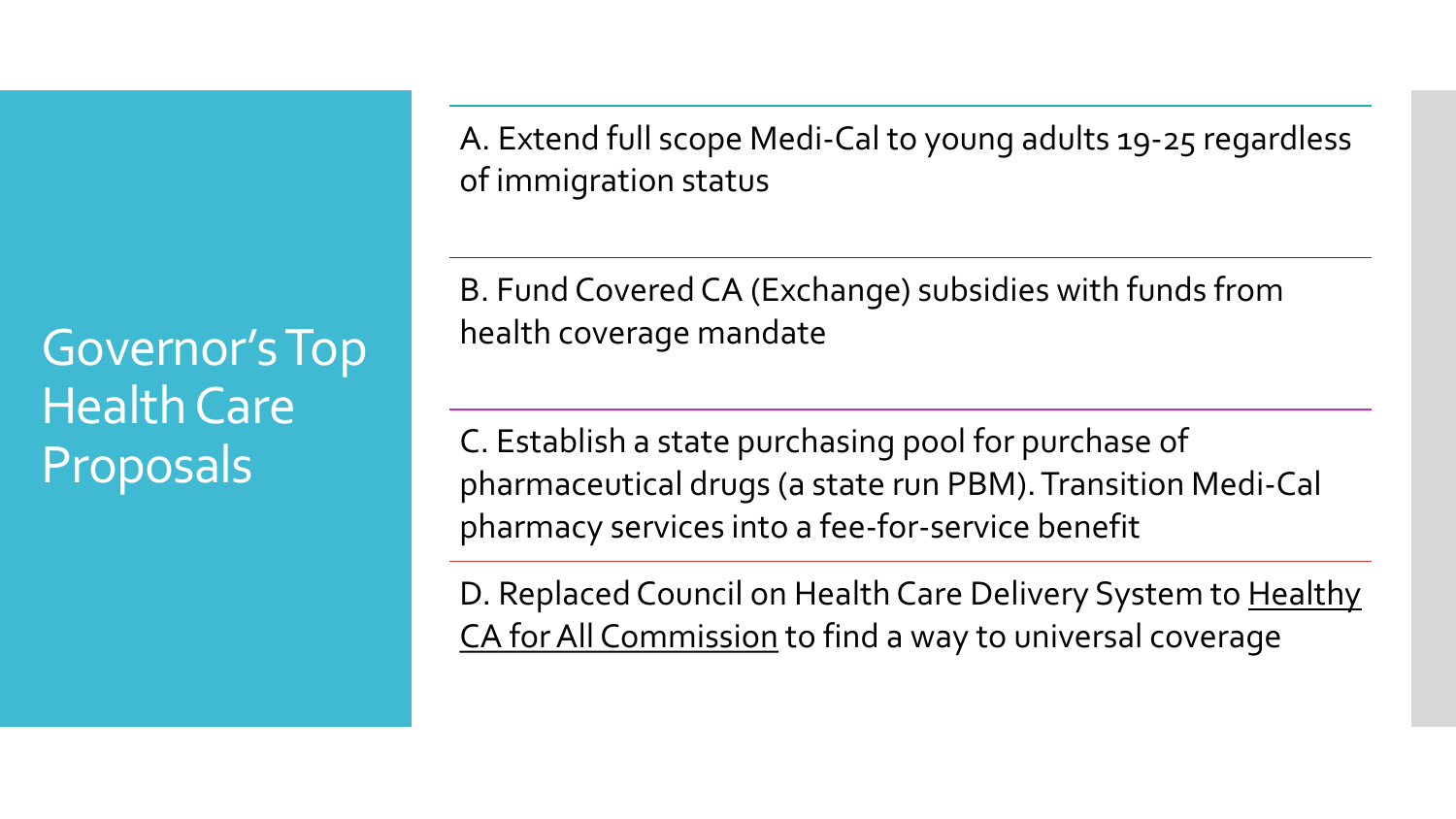### Legislative House **ASSEMBLY**



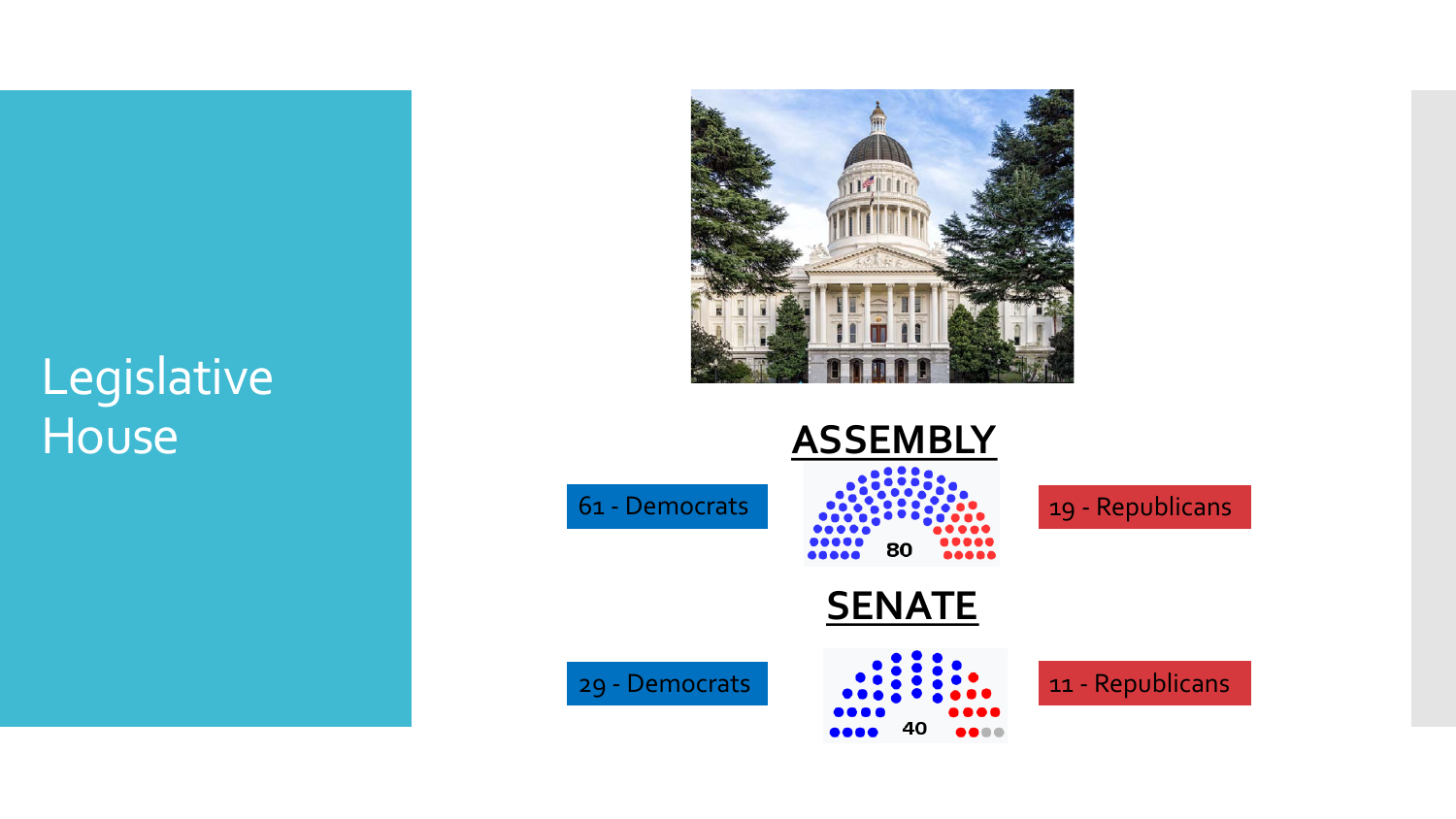### Bills – More Bills



 Both houses of the legislature routinely introduce

2300-2500 bills per session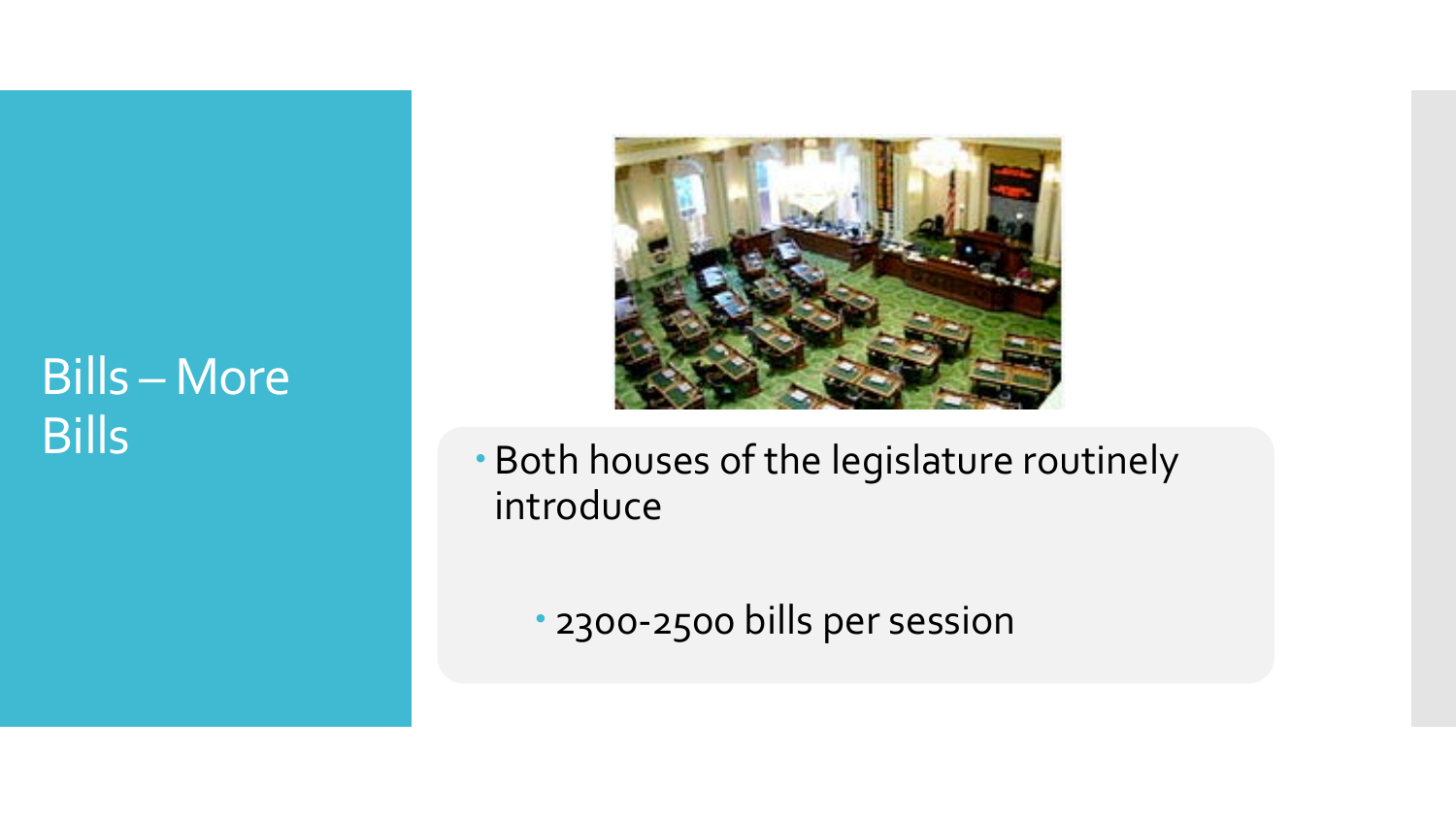Legislature's Health Care agenda



A. Expansion is under 26 regardless of status



B. Transparency/Cost containment



C. Continued study of how to get to universal coverage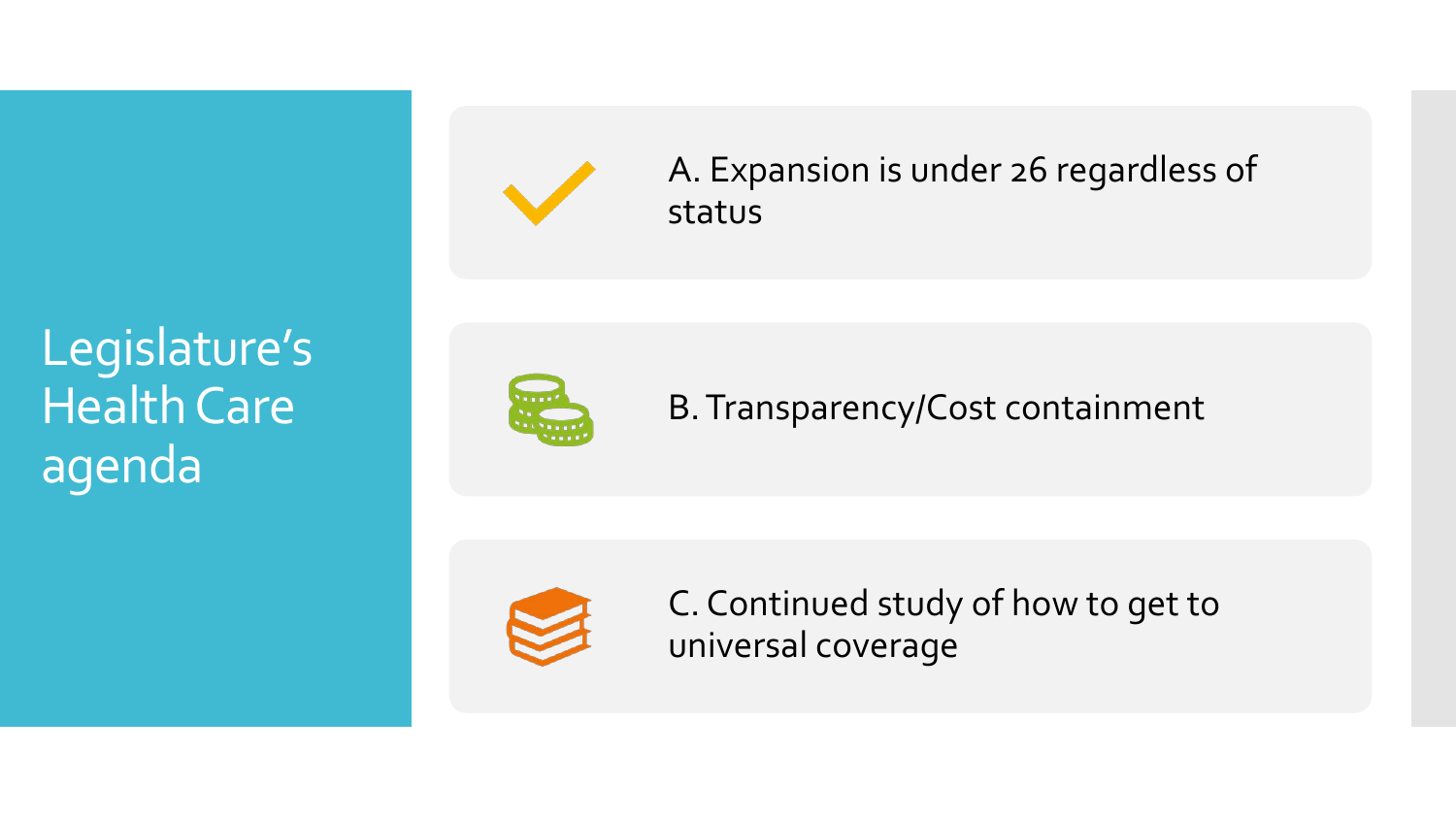Four bills of particular interest to CSAAI



**AB 1532 – Food Handler Safety**



**SB 207 – Medi-Cal asthma services**



**SB 276 – Restrictions on vaccine exemptions**



**SB 677 – Latex allergies**